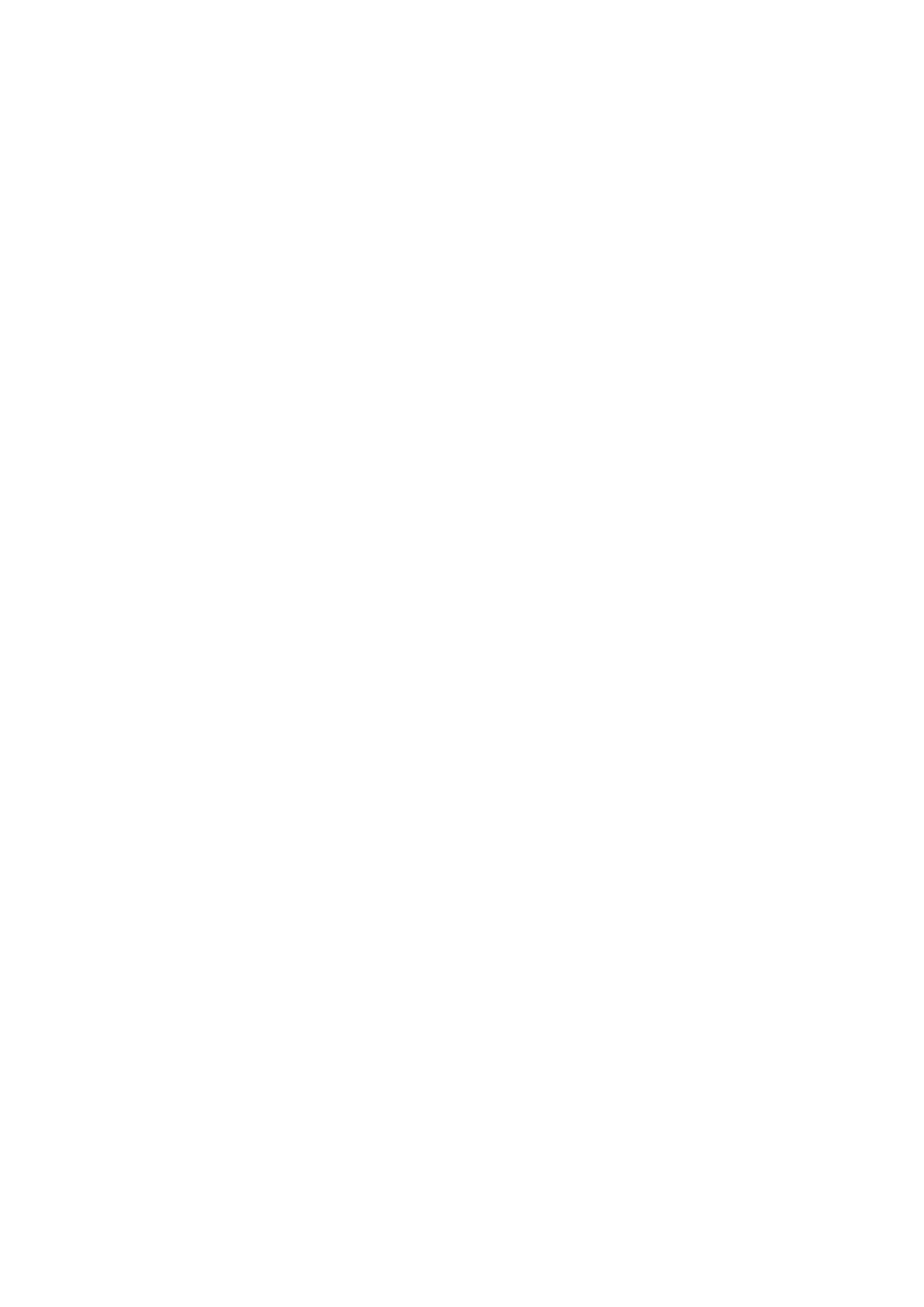



# **Economic and Social Council** Distr.: General

18 March 2016

Original: English

# **Economic Commission for Europe**

Eighth Environment for Europe Ministerial Conference

Batumi, Georgia, 8–10 June 2016 Item 5 of the provisional agenda **Improving air quality for a better environment and human health**

# **Batumi Action for Cleaner Air (2016–2021)**

### **Note by the Bureau of the Executive Body for the Convention on Long-range Transboundary Air Pollution**

*Summary*

The present document was prepared in accordance with the Reform Plan of the Environment for Europe process as a proposed outcome of the Eighth Environment for Europe Ministerial Conference. It contains an initiative aimed at improving air quality within the region prepared by the Bureau of the Executive Body for the Convention on Long-range Transboundary Air Pollution.

At its special session in February 2016, the United Nations Economic Commission for Europe Committee on Environmental Policy welcomed the revised draft of the Batumi Action for Cleaner Air and approved it, as amended during the session, for submission to ministers at Batumi to be endorsed as a Conference outcome. In that regard, the Committee invited interested Committee members and observers to submit voluntary commitments to the initiative, preferably by Monday, 9 May 2016 (see ECE/CEP/S/2016/2, forthcoming).

Ministers will be invited to endorse the initiative. Interested countries and stakeholders are invited to submit their commitments to this initiative by using the annexed template.



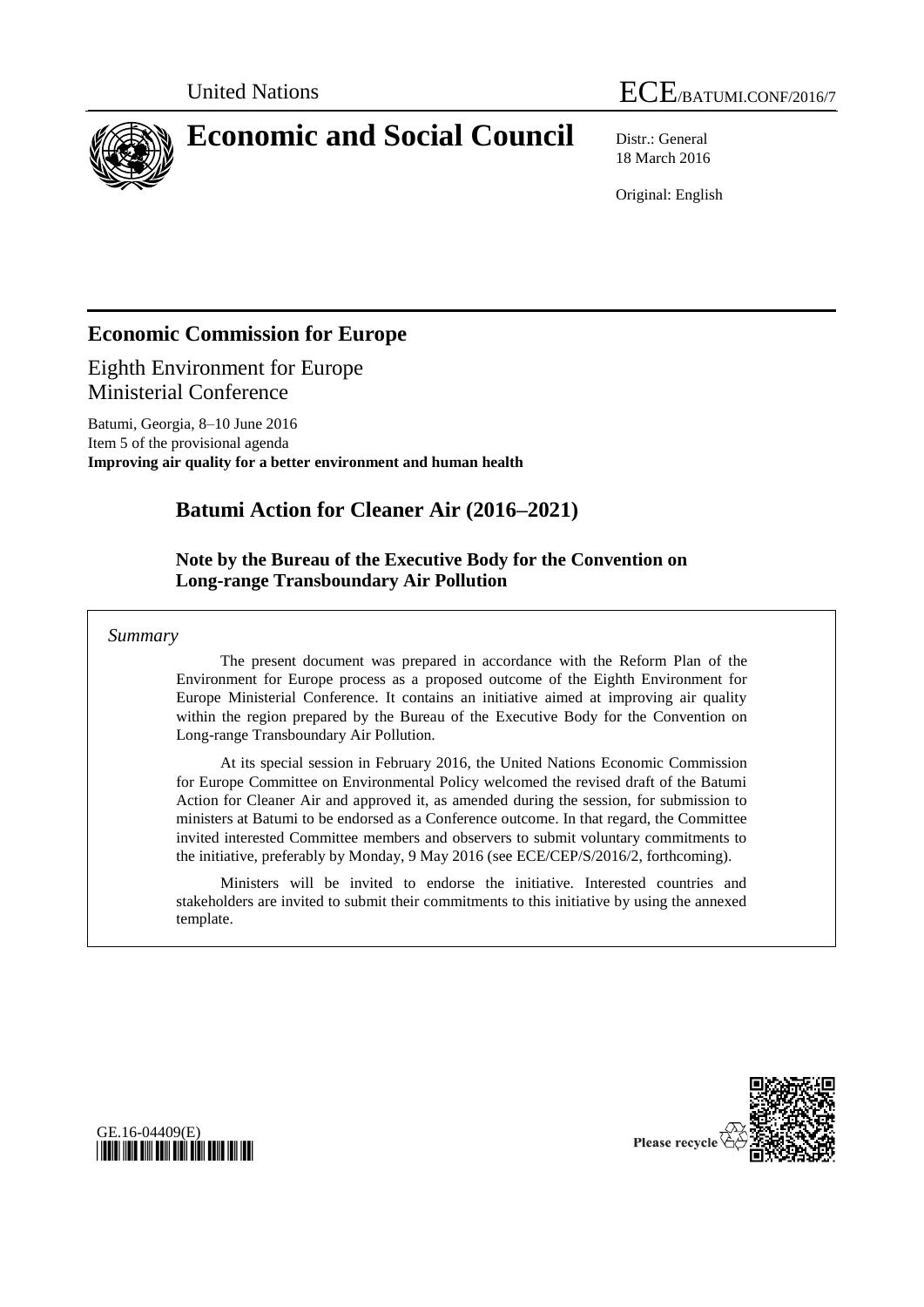#### **Introduction**

1. Aware of the still-severe air pollution situation in the United Nations Economic Commission for Europe (ECE) region and the calls for action to protect public health and ecosystems, and recognizing also the importance of the adoption in 2015 of World Health Assembly resolution WHA68.8 addressing the health impact of air pollution and, in 2014, of United Nations Environmental Assembly resolution 1/7 on strengthening the role of the United Nations Environment Programme in promoting air quality, the Batumi Action for Cleaner Air presents a number of actions for improving air quality within the ECE region. The objective of the Batumi Action for Cleaner Air is to encourage and support Governments and other actors in their work to improve air quality during the period 2016– 2021.

2. More specifically, the Batumi Action for Cleaner Air has the following objectives:

(a) To provide Governments and other stakeholders with a list of possible concrete actions to address local, national and regional air pollution problems for their consideration;

(b) To inspire action on air pollution issues that are not currently being addressed;

(c) To aid the further implementation of the commitments under the ECE Convention on Long-range Transboundary Air Pollution (Air Convention) and its protocols;

(d) To invite stakeholders (international organizations, donors and non-governmental organizations (NGOs)) to support actions that improve air quality, in particular capacity-building and technical assistance actions;

(e) To invite Governments to voluntarily commit to implementing specific actions and to share their successes and further challenges at future meetings of the ECE Committee on Environmental Policy.

3. Due to the different air pollution situations in countries of the ECE region and their differing effects on human health and the environment, the challenges and priorities for action on air pollution will differ among countries. The arrangement and order of actions proposed for consideration in the present document should therefore not be seen in any way as constituting a ranking of the actions or conferring priority on those mentioned first.

4. Some actions are of a general nature and constitute an important starting point to better characterize the sources of air pollutants. These include monitoring activities with regard to both air quality and the resulting impacts on human health and ecosystems. These activities could be considered as prerequisites for raising the awareness of the public and policymakers on the necessity to abate noxious emissions.

5. Other actions are specifically required as starting points to establish the common basis for cooperation with other countries and to accede to international agreements. For countries where data collection and assessment are at an early stage, technical support and expertise sharing would be welcomed.

6. Governments and other stakeholders are invited to choose appropriate actions from the list of possible actions proposed below in accordance with their country-specific needs with a view to undertaking a voluntarily commitment to implementing them.

7. Countries and other potential stakeholders (international organizations, donor organizations and NGOs) are invited to submit their voluntary commitments by using the template annexed to this document (see annex), preferably by Monday, 9 May 2016.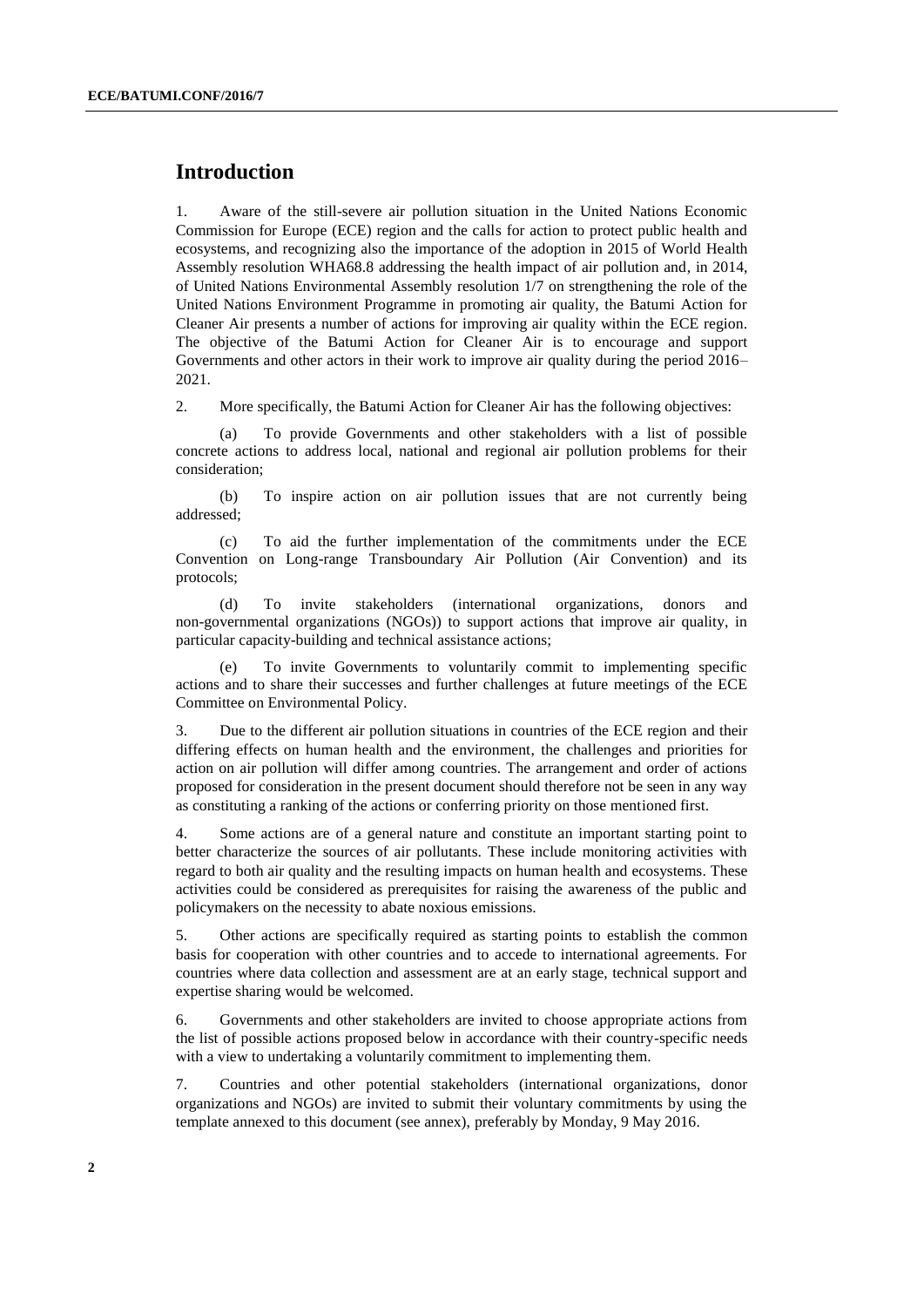### **I. Establishment of systematic, comparable and transparent monitoring activities and emissions inventories**

8. Possible actions with regard to the establishment of systematic, comparable and transparent monitoring activities and emissions inventories include:

(a) To collect every year and maintain inventories and information on levels of:

(i) Emissions of sulphur, nitrogen oxides, particulate matter, ammonia, volatile organic compounds and some heavy metals (as listed in the 1998 Protocol on Heavy Metals, as amended in 2012) and some persistent organic pollutants, as a minimum taking into account, as appropriate, the Guidelines for Reporting Emissions and Projections Data under the Convention on Long-range Transboundary Air Pollution (ECE/AB.AIR/125) (**Action 1**);

(ii) Ambient concentrations of the compounds mentioned in subparagraph (a) (i) above and ground-level ozone (**Action 2**);

(b) To deliver data, as a minimum, for all large point sources, and as far as possible also to provide information on agriculture and mobile sources, according to the mechanism established by the Protocol on Pollutant Release and Transfer Registers (Protocol on PRTRs) to the ECE Convention on Access to Information, Public Participation in Decision-making and Access to Justice in Environmental Matters (Aarhus Convention) (**Action 3**);

(c) To foster cooperation and the exchange of information between the international, national, subnational and local authorities on issues related to air pollution (**Action 4**);

(d) To designate institutional organizations responsible for the monitoring of air quality and the exchange of data between the various subnational networks, as well as the harmonization of the monitoring methodologies, as appropriate to national circumstances (**Action 5**);

(e) To designate institutional organizations responsible for the establishment of yearly inventories of air pollutant emissions (**Action 6**);

(f) Where systems are already well established, to provide technical support regarding air quality monitoring and inventory development to countries beginning to undertake these activities and to share expertise with them in this regard (**Action 7**).

### **II. Establishment of national action programmes that reduce air pollution**

9. Possible actions related to the establishment of national action programmes that reduce air pollution include:

(a) To control and reduce emissions of sulphur, nitrogen oxides, ammonia and volatile organic compounds, as well as particulate matter (including black carbon), heavy metals and some persistent organic pollutants that are of importance given their potential for long-range transboundary atmospheric transport and for causing adverse effects to human health, natural ecosystems, materials or crops through, e.g., acidification, eutrophication or the creation of ground-level ozone (**Action 8**);

(b) To adopt, as necessary and on the basis of sound scientific and economic criteria, strategies, policies and programmes with measures that: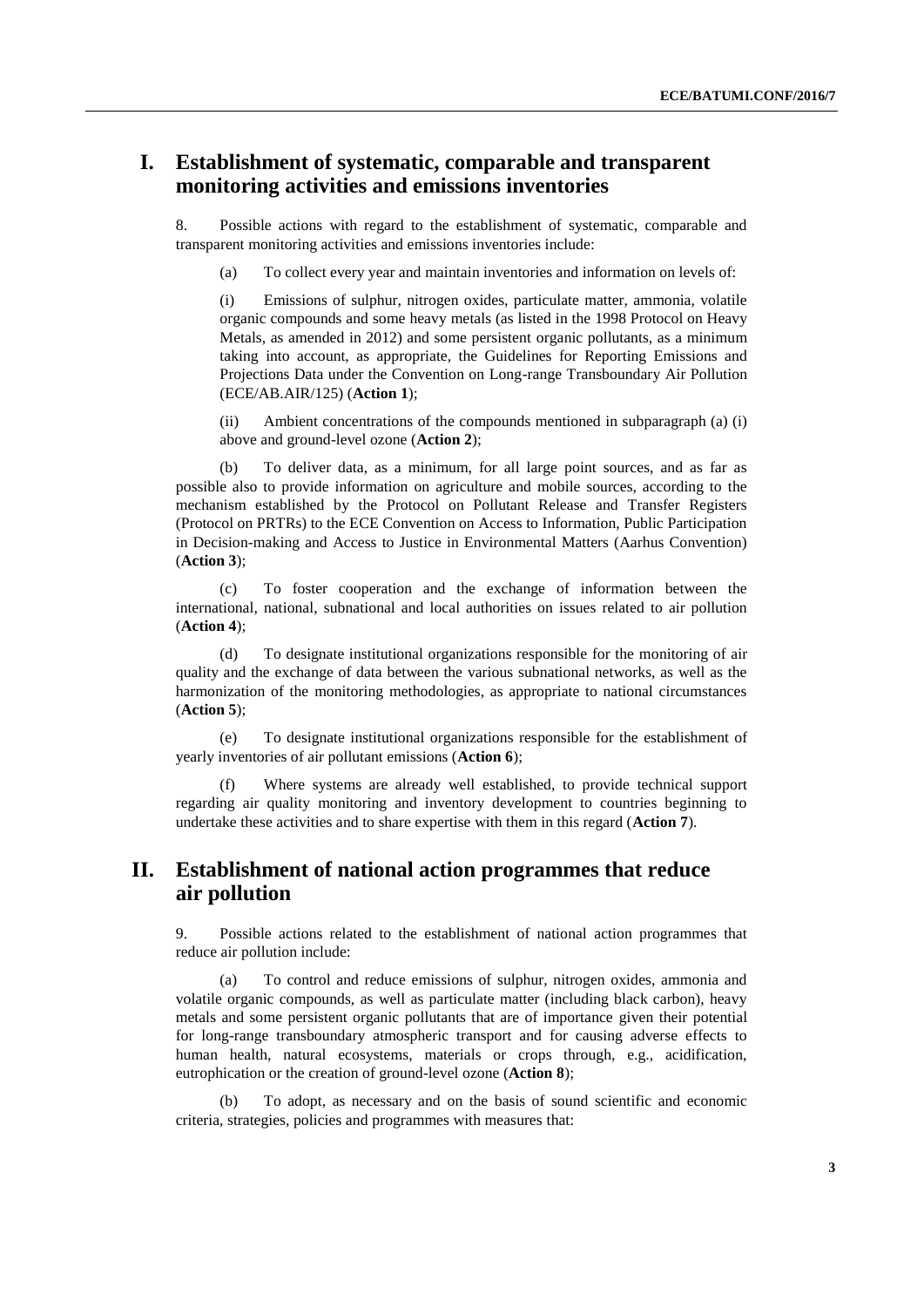(i) Increase energy efficiency and the use of renewable energy, as well as promote low-emission practices for biomass burning (**Action 9**);

(ii) Promote energy-saving measures and shifts in the energy mix that contribute to cleaner air and climate change mitigation, in particular, by reducing coal burning with the aim to decrease emissions of mercury, sulphur and particulate matter. (**Action 10**);

(iii) Decrease the use of polluting fuels, in particular (low grade) coal and high sulphur fuels, including those for maritime transportation (**Action 11**);

(iv) Introduce less polluting transport systems and promote traffic management systems to reduce overall emissions and exposure from road traffic (**Action 12**);

(v) Promote rules in the framework of the International Maritime Organization to reduce the use of high sulphur fuels (**Action 13**);

(vi) Promote the development of good agricultural practices to avoid losses of ammonia in the environment as well as alternatives to open agricultural burning to avoid harmful emissions (**Action 14**);

(vii) Establish programmes with respect to atmospheric monitoring and modelling and health and ecosystem effects and facilitate the communication of the results to the public (**Action 15**);

(c) To apply best available techniques to mobile sources and to both new and existing stationary sources, including in the agriculture sector, taking into account the related guidance documents adopted by the Executive Body for the Air Convention (**Action 16**);

And report the measures undertaken and their outcomes to the Executive Body for the Air Convention through the Convention secretariat.

#### **III. Improvement of public awareness**

10. Possible actions to improve public awareness include:

(a) To promote, in a manner consistent with national laws, regulations and practices, the provision of information to the general public, including information on:

(i) National annual emissions of sulphur, nitrogen oxides, ammonia, volatile organic compounds, particulate matter, heavy metals (at a minimum, lead, mercury and cadmium) and persistent organic pollutants (**Action 17**);

(ii) Levels of air pollution and health and ecosystem exposure according to monitoring guidelines of the Cooperative Programme for Monitoring and Evaluation of the Long-range Transmission of Air Pollutants in Europe (EMEP) (**Action 18**);

(iii) Real-time and forecasted air quality data (**Action 19**);

(iv) Measures applied or to be applied to reduce air pollution problems (**Action 20**);

(v) Sources, mechanisms, levels and impacts of transboundary air pollution (**Action 21**);

(b) To make the information detailed in subparagraph (a) above available to the public with a view to minimizing emissions, including information on: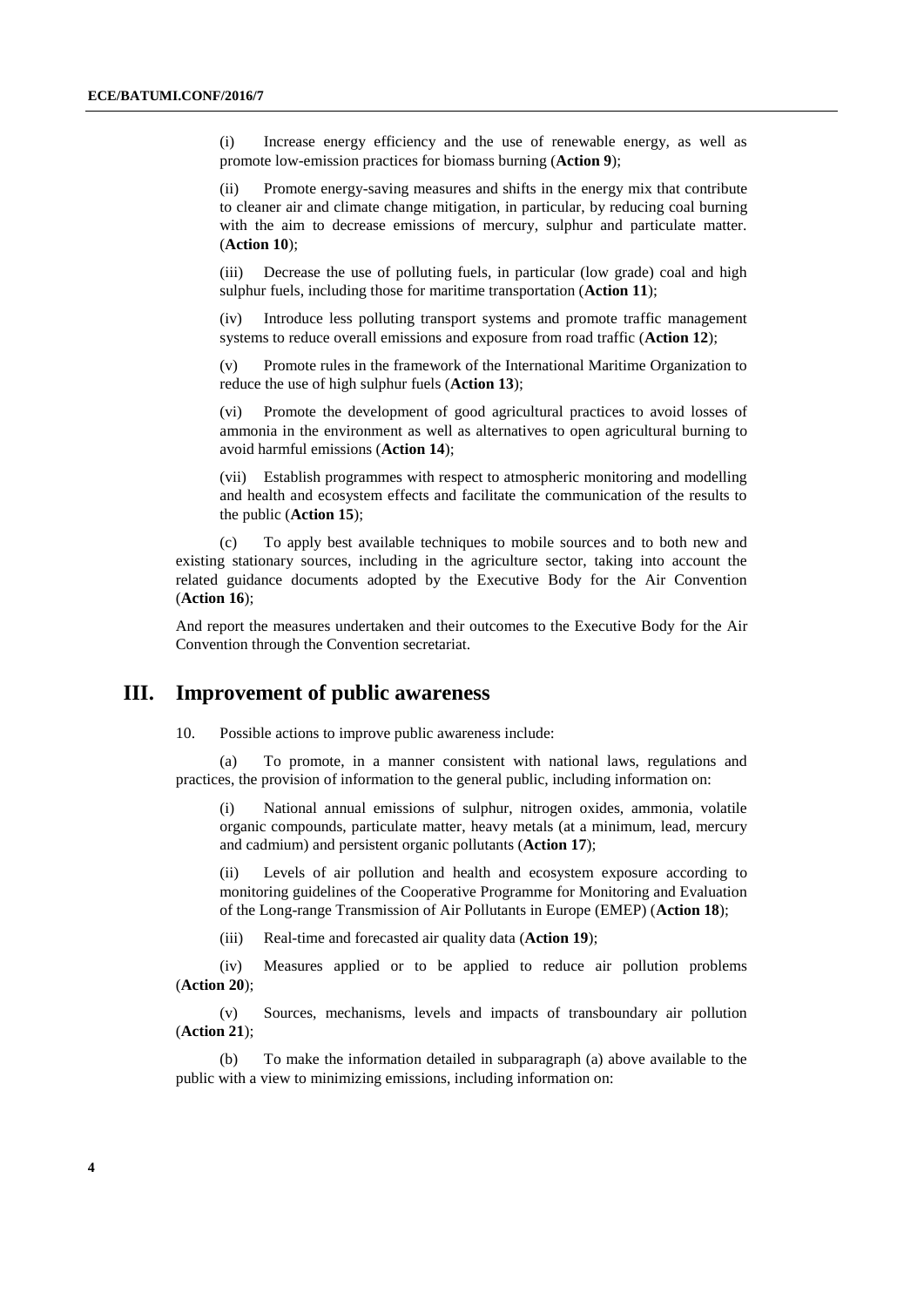(i) Less polluting fuels, renewable energy and energy efficiency, in particular in relation to the transport sector (**Action 22**);

(ii) Good agricultural practices to reduce emissions of ammonia and to improve the efficiency of nitrogen fertilization, and alternatives to open agricultural burning to avoid harmful emissions (**Action 23**);

(iii) Human health, environmental and climate effects associated with the reduction of the pollutants listed in subparagraph (a) (i) above (**Action 24**);

Steps that individuals and the private sector can take to reduce emissions of the pollutants listed in subparagraph (a) (i) above (**Action 25**);

(c) To report the information made available in accordance with subparagraphs (a) and (b) to the Executive Body for the Air Convention and, as appropriate, to the Meeting of the Parties to the Protocol on PRTRs. This information or parts of it could also be reported to the World Health Organization Regional Office for Europe and the Organization for Economic Cooperation and Development, as well as, depending on the various topics and affiliation, to the Shared Environmental Information System (SEIS) networks through the secretariats of the relevant conventions and organizations (**Action 26**);

(d) To make use of the third cycle of the ECE Environmental Performance Review Programme to report and communicate on air quality issues and possible abatement measures that could be implemented at the national scale (**Action 27**).

## **IV. Capacity-building and technical support**

11. Possible actions to build capacity and provide technical support include:

(a) To strengthen capacity-building activities on air quality, such as technical assistance, and support to policy development and implementation of measures to improve air quality (**Action 28**);

(b) To participate more actively in and to designate national experts to undertake the international scientific and technical activities under the Air Convention for the transfer of knowledge and technology aimed at air pollution abatement (**Action 29**);

To further develop cooperation through bilateral partnerships (twinning efforts) or multilateral activities, in line with the workplan for the implementation of the Air Convention and its protocols (**Action 30**);

(d) To encourage the further development under the World Bank and the European Bank for Reconstruction and Development of financing for air pollution measures in the ECE region (**Action 31**);

(e) To build partnerships with the private sector to promote clean technology and the implementation of low emissions techniques, as well as the further development of the green economy. Contacts and environmentally friendly business opportunities should be jointly developed with industry in the power sector, the car industry or with the oil, gas and chemicals organizations (**Action 32**).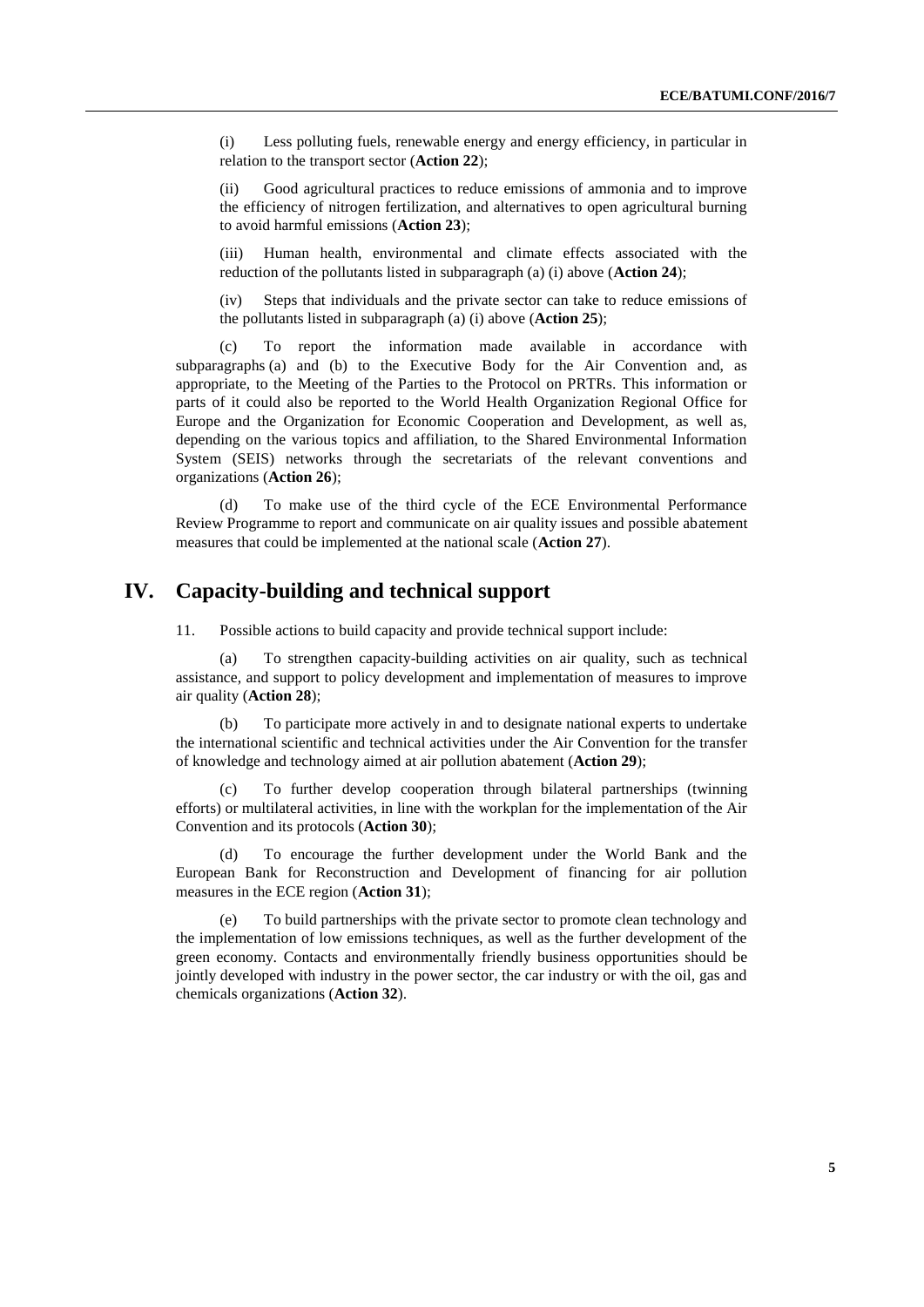#### **V. Policy**

12. Possible actions in the policy sphere include:

(a) To explore opportunities for strengthened international cooperation on air pollution, for example under the Air Convention and between the international organizations and regional cooperation forums aimed at fulfilling the Sustainable Development Goals (**Action 33**);

(b) To become a party to relevant international agreements addressing air pollution, such as the Air Convention and its protocols, and other multilateral environmental agreements, and to report on progress at the next Environmental for Europe ministerial conference (**Action 34**);

(c) To work towards ratification of the amended Protocol on Heavy Metals to the Air Convention, and to report progress to the Convention's Working Group on Strategies and Review at its annual session (**Action 35**);

(d) To work towards the ratification of the amended Protocol on Persistent Organic Pollutants to the Air Convention, and to report on progress in that regard to the Convention's Working Group on Strategies and Review at its annual session (**Action 36**);

(e) To work towards the ratification of the Protocol on PRTRs under the Aarhus Convention and to report on progress in that regard to the Working Group of the Parties to the Protocol (**Action 37**);

(f) To work towards the ratification of the amended Protocol to Abate Acidification, Eutrophication and Ground-level Ozone (Gothenburg Protocol) to the Air Convention, and to report on progress in that regard to the Convention's Working Group on Strategies and Review at its annual session (**Action 38**);

(g) To take actions in sectors that are of priority for the country in question, taking into account the specific guidance documents developed under the Air Convention, and to regularly report progress in that regard at sessions of the Convention's Working Group on Strategies and Review. Such actions could include actions in the agriculture, energy or transport sectors (**Action 39**).